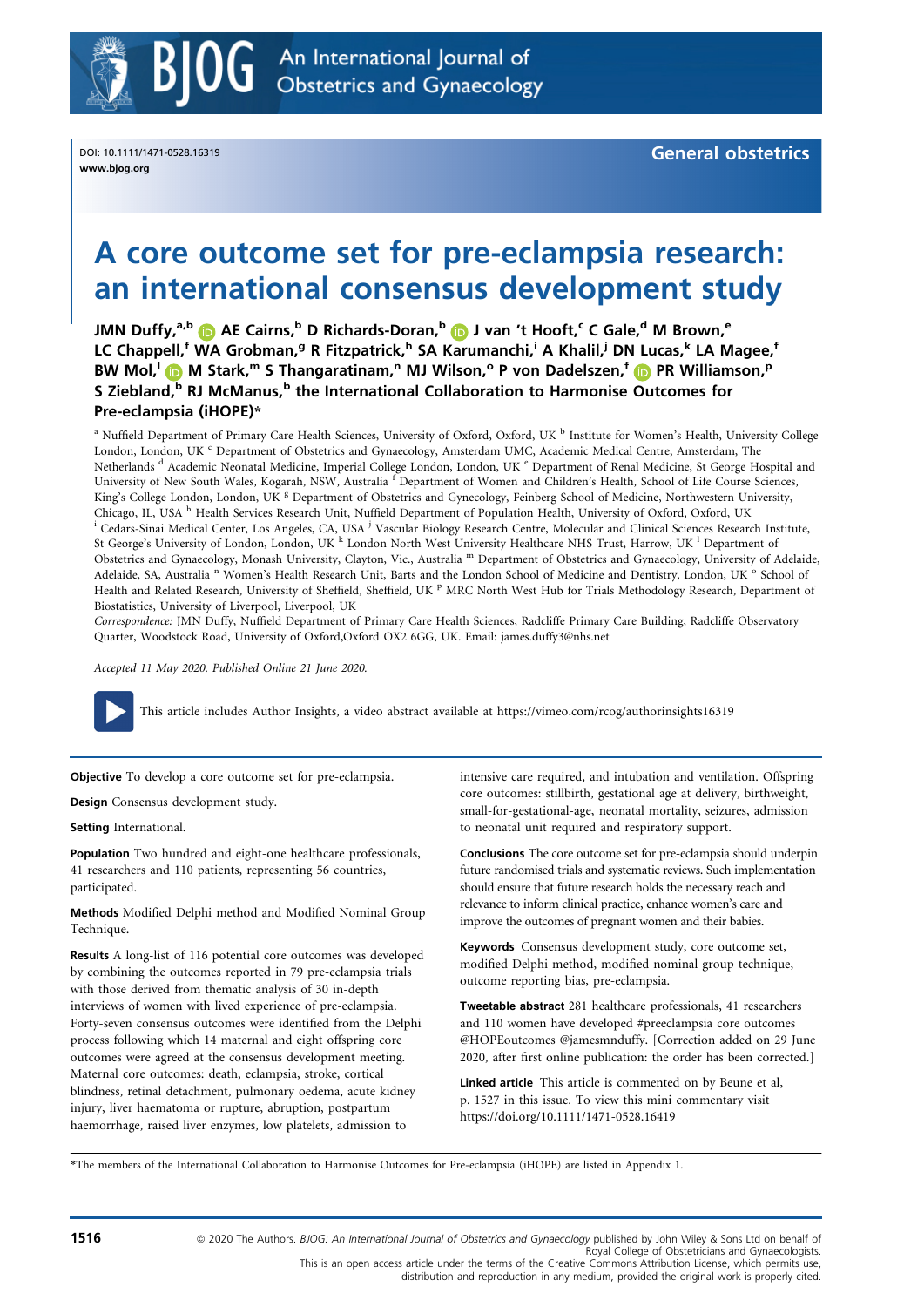Please cite this paper as: Duffy JMN, Cairns AE, Richards-Doran D, van 't Hooft J, Gale C, Brown M, Chappell LC, Grobman WA, Fitzpatrick R, Karumanchi SA, Khalil A, Lucas DN, Magee LA, Mol BW, Stark M, Thangaratinam S, Wilson MJ, von Dadelszen P, Williamson PR, Ziebland S, McManus RJ; the International Collaboration to Harmonise Outcomes for Pre-eclampsia (iHOPE). A core outcome set for pre-eclampsia research: an international consensus development study. BJOG: Int J Obstet Gy 2020[;127:1516](https://doi.org/10.1111/1471-0528.16319)–1526.

# Introduction

When untreated, pre-eclampsia is life-threatening, and in low- and middle-income countries it is one of the leading causes of maternal mortality, severe maternal morbidity and stillbirth.<sup>1</sup> The development of effective and safe treatments for pre-eclampsia is urgently needed. Potential treatments should be evaluated in randomised trials, and to ensure the greatest gains in reducing the current burden of mortality and severe morbidity associated with pre-eclampsia, research should be undertaken in all settings, including low- and middle-income countries. Several national and international organisations, including the World Health Organization, have prioritised over 50 unanswered research questions relating to the evaluation of potential treatments for pre-eclampsia. $2-4$  However, complex issues including a failure to consider the perspectives of women with lived experience of pre-eclampsia when designing randomised trials, variations in outcome measures and outcome reporting bias, could undermine the translation of future pre-eclampsia research into clinical practice.<sup>5</sup> Such research waste represents a substantial barrier to improving the care that women and their babies receive.

A recent systematic review characterised outcome reporting across published pre-eclampsia trials.<sup>6</sup> This systematic evaluation illustrated the widespread variation in the reporting of maternal and offspring outcomes. Most preeclampsia trials did not report information on clinically important outcomes, including stroke, liver failure and renal failure, and did not evaluate efficacy and safety in the participants' infants, particularly over the longer term.

The challenges of poor outcome selection, measurement and reporting can be addressed by developing, disseminating and implementing a core outcome set for future preeclampsia research.<sup>7</sup> A core outcome set represents a minimum dataset, developed using robust consensus science methods, engaging diverse stakeholders including healthcare professionals, researchers and patients.<sup>7,8</sup> Core outcomes should be routinely used by researchers, collected in a standardised manner and reported consistently in the final publication allowing comparability between individual randomised trials and efficient meta-analysis.<sup>7,9</sup>

The objective of this study was to develop a clinically relevant core data set to standardise outcome selection, collection and reporting across future randomised trials and systematic reviews evaluating potential treatments for preeclampsia.

## **Methods**

The study was prospectively registered with the Core Outcome Measures in Effectiveness Trials (COMET) Initiative, registration number 588. A protocol with explicitly defined objectives, formal consensus development methods, criteria for participant identification and selection, and statistical methods has been published.<sup>10</sup>

An international steering group, including healthcare professionals, researchers and women with lived experience of pre-eclampsia, was established to provide a perspective to inform key methodological decisions. The core outcome set was developed in a three-stage process using consensus science methods advocated by the COMET initiative.<sup>7</sup>

There is no international consensus regarding the diagnostic criteria for pre-eclampsia. The study did not seek to reach consensus regarding the definition of pre-eclampsia and adopted the International Society for the Study of Hypertension in Pregnancy's pre-eclampsia definition, which is defined as gestational hypertension presenting with new-onset proteinuria, other maternal organ dysfunction and/ or uteroplacental dysfunction.<sup>11</sup> This study is complementary to the work of the Global Pregnancy Collaboration and the International Society for the Study of Hypertension in Pregnancy who are engaged with the standardisation of other aspects of study design, the development of a standardised database for perinatal research studies and the development of clinical practice guidelines.

Potential core outcomes were identified by extracting outcomes reported in published pre-eclampsia trials and undertaking a thematic analysis of in-depth interviews with women with lived experience of pre-eclampsia. Both studies have been published. $6,12$  A comprehensive inventory of outcomes and plain-language descriptions was developed in consultation with the study's steering group. This inventory was entered into a modified Delphi method, which was delivered through sequential online surveys using Delphi survey software (DELPHIMANAGER, University of Liverpool, Liverpool, UK).

Healthcare professionals, researchers and women with lived experience of pre-eclampsia were invited to participate. Healthcare professionals were recruited through the Core Outcomes in Women's and Newborn Health (CROWN)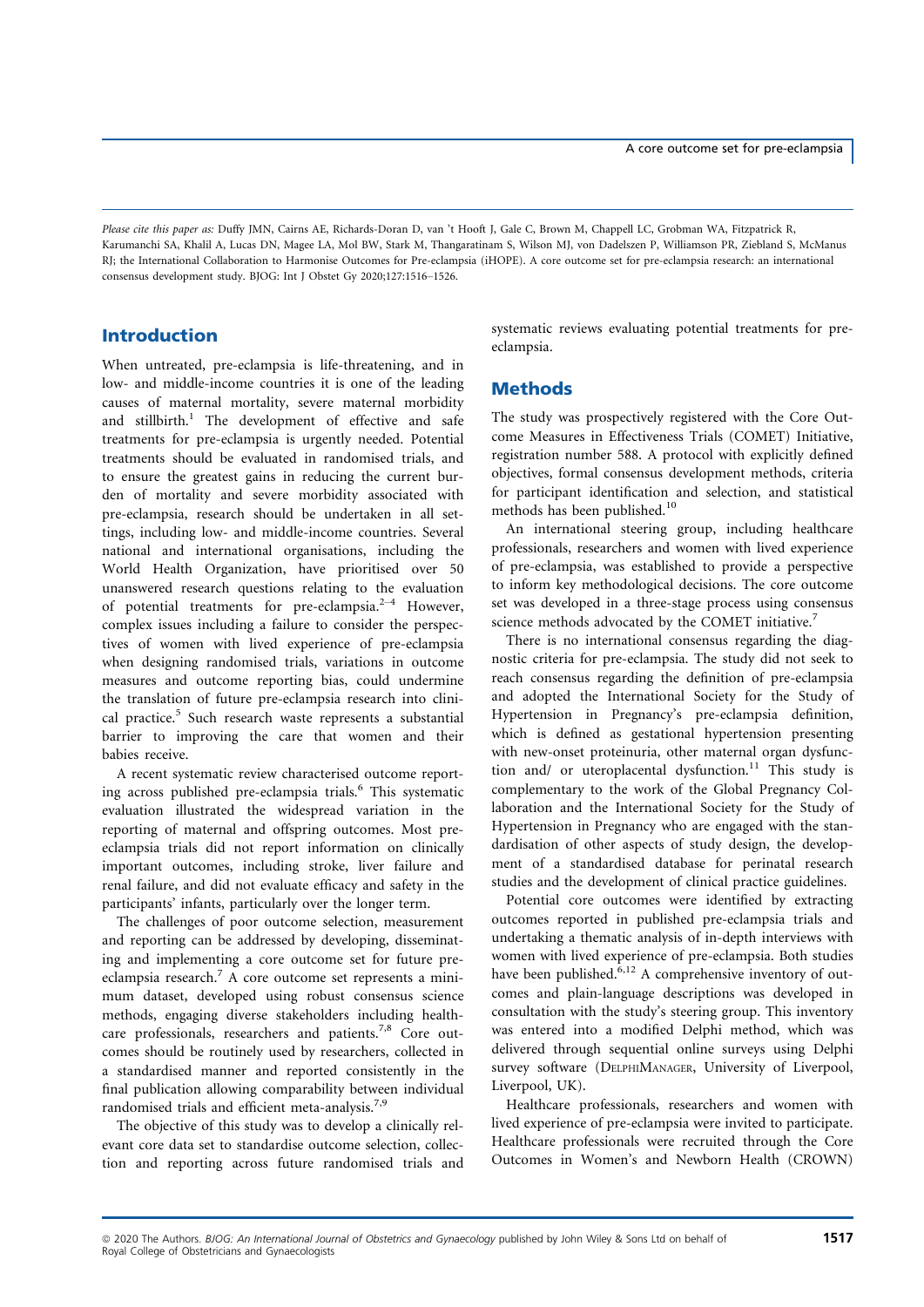initiative, Global Obstetrics Network and the International Society for the Study of Hypertension in Pregnancy. Researchers were recruited through participation in ongoing pre-eclampsia research studies including: (1) community blood pressure monitoring in rural Africa and Asia; $13$  (2) detection of underlying pre-eclampsia study, development and validation of a prediction model for risk of complications in early-onset pre-eclampsia study; $14$  (3) international prediction of pre-eclampsia individual patient data collaborative network and (4) pre-eclampsia: eclampsia monitoring, prevention and treatment initiative.<sup>15</sup> Women with lived experience of pre-eclampsia were recruited through patient organisations including Action on Pre-eclampsia; Count the Kicks; Group B Strep Support and Tommy's. The Delphi method does not depend on statistical power and between 10 and 15 participants has been demonstrated to yield sufficient results.<sup>16–18</sup> The study aimed to recruit at least 18 participants for each stakeholder group but planned to maximise the number to increase generalisability, anticipating an overall attrition rate of 20%.

The round 1 survey was piloted by the study's steering group before use. Feedback was specifically sought regarding the survey instructions, ease of completion, the appropriateness of terminology and time taken to complete the survey. The survey was adjusted in response to feedback.

Before entering the round 1 survey, participants received an explanatory video abstract, a plain-language summary and survey instructions, provided demographic details and made an explicit commitment to complete all three rounds. Following registration, a unique identifier was generated and allocated to each participant, to ensure that future responses were both linked and anonymised. In round 1, participants scored individual outcomes on a nine-point Likert scale.<sup>19</sup> Participants were able to select an 'unable to score' category if they did not feel they had sufficient expertise or experience to score an individual outcome. Before completing the survey, participants were able to suggest additional outcomes. After the round 1 survey had closed, the scores for each outcome were aggregated across individual stakeholder groups. The percentage of participants scoring each outcome at every possible response from one to nine was calculated by the Delphi survey software and tabulated for individual stakeholder groups. Suggested additional outcomes were reviewed by the steering group and unique outcomes were entered into round 2.

In round 2, participants received their own scores and individual stakeholder group feedback for each round 1 outcome. Participants were asked to reflect on their own scores and on the scores of other participants, before re-scoring each outcome. Before completing the survey, participants were able to score additional outcomes suggested by participants in the round 1 survey. After the round 2 survey had closed, the percentage of participants scoring each outcome at every possible response from one to nine was calculated and tabulated for individual stakeholder groups.

In round 3, participants received their own scores and individual stakeholder group feedback for each round 2 outcome. Participants were asked to reflect on their own scores and on the scores of other participants before re-scoring each outcome. After the round 3 survey had closed, it was agreed before review of the results that a consensus definition would be identified when >70% of participants in each stakeholder group scored the outcome 'critical for decision-making' (score seven to nine) and <15% of participants in each stakeholder group scored the outcome 'of limited importance for decision-making' (score one to three).<sup>7</sup> Participants who withdrew from the Delphi survey were requested to complete an anonymous online questionnaire providing free-text comments outlining their reason(s) for withdrawing. These responses were coded and summarised.

With regard to the other consensus method used in the study, the modified nominal group technique was delivered through a half-day consensus development meeting.<sup>18</sup> Healthcare professionals, researchers and women with lived experience of pre-eclampsia, resident in the UK and who had completed all three rounds of the Delphi survey were invited to participate in a consensus development meeting. Anyone who responded favourably was extended an invitation to attend the consensus development meeting. The modified nominal group technique does not depend on statistical power and there is no robust method for calculating the required number of participants. The study aimed to recruit between 10 and 15 participants as this number has assured validity in other settings.<sup>18,20</sup>

Before the meeting, participants provided demographic details and made an explicit commitment to participate actively. All consensus outcomes were entered into the process. Participants were able to enter other outcomes which had not reached the consensus threshold, upon request. Following an initial discussion, outcomes were divided into three provisional categories: (1) outcomes to be considered for inclusion in the final core outcome set, (2) outcomes where no consensus existed and (3) outcomes that should not be considered for inclusion in the final core outcome set. Participants were invited to discuss the ordering of the outcomes within each category, considering contextual information, including the relative importance of individual outcomes, feasibility to collect the outcome data and the availability of suitable definitions and measurement instruments. They were encouraged to reformulate outcomes to improve clarity or comprehension. The discussion focused upon ranking the outcomes being considered for inclusion in the final core outcome set and the outcomes where no consensus existed. During the discussion, the outcomes could be moved between the categories. Finally, the core outcome set was agreed.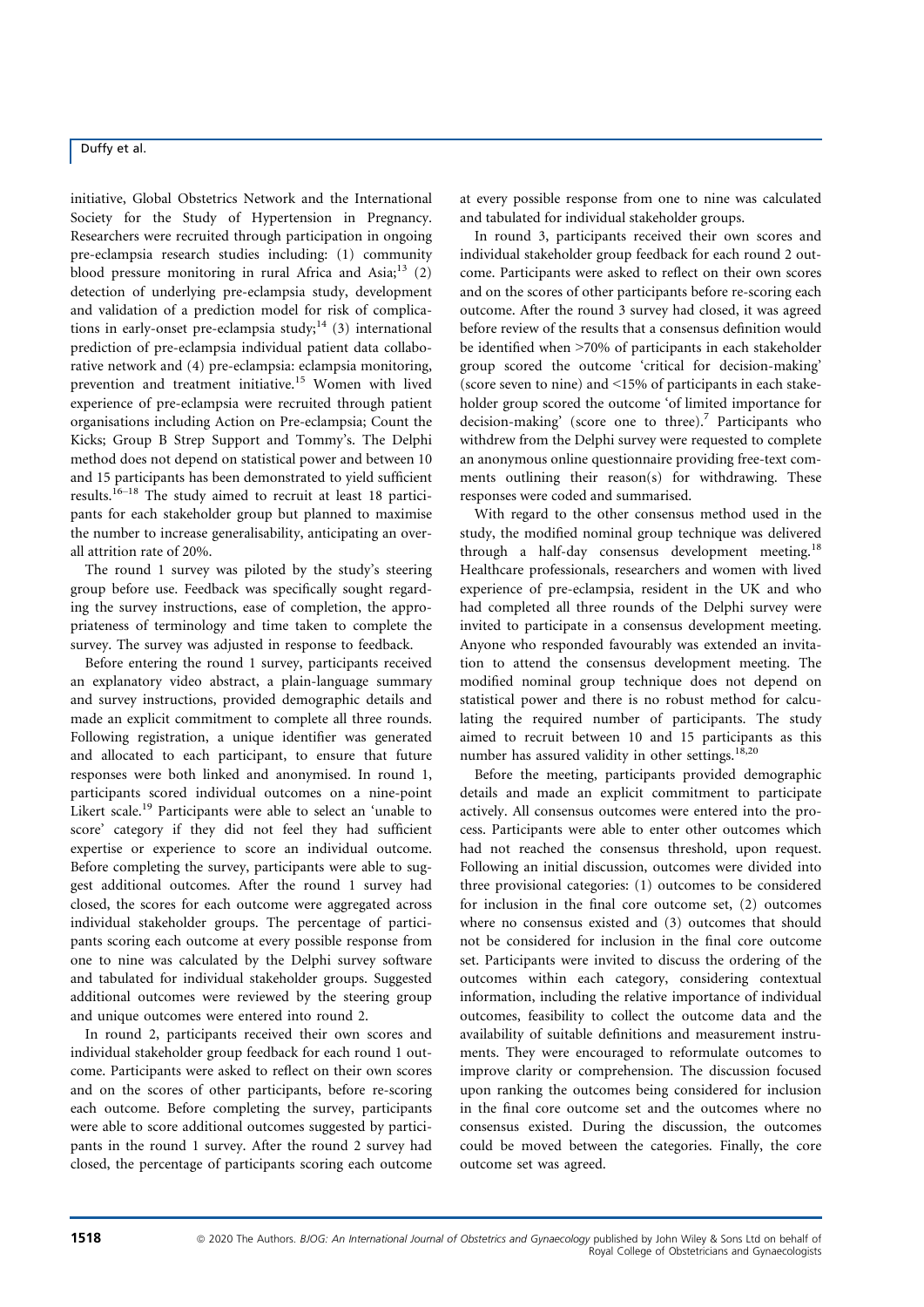Descriptive statistics were used to describe participant demographics. Medians  $(\tilde{x})$ , interquartile ranges (IQR) and scoring distributions were calculated across individual stakeholder groups (healthcare professionals, researchers and patients) and pooled across individual outcomes. The skewness of each scoring distribution was calculated using Pearson's coefficient of skewness  $(Sk<sub>2</sub>)$ . All analyses were performed using GRAPHPAD PRISM (GraphPad, San Diego, CA, USA).

The study was funded by the National Institute for Health Research, Barts Charity and Elisabeth Garrett Anderson Hospital Charity Travelling Fellowship in

Memory of Anne Boutwood, Royal College of Obstetricians and Gynaecologists.

# **Results**

Seventy-nine pre-eclampsia trials reported 106 different outcomes and thematic analysis of 30 in-depth interviews with women with lived experience of pre-eclampsia identified 71 outcomes (Figure 1).<sup>6,12</sup> Combining these resulted in 116 unique outcomes, which were entered into the Delphi survey.<sup>21</sup>



Figure 1. Flow of participants and outcomes.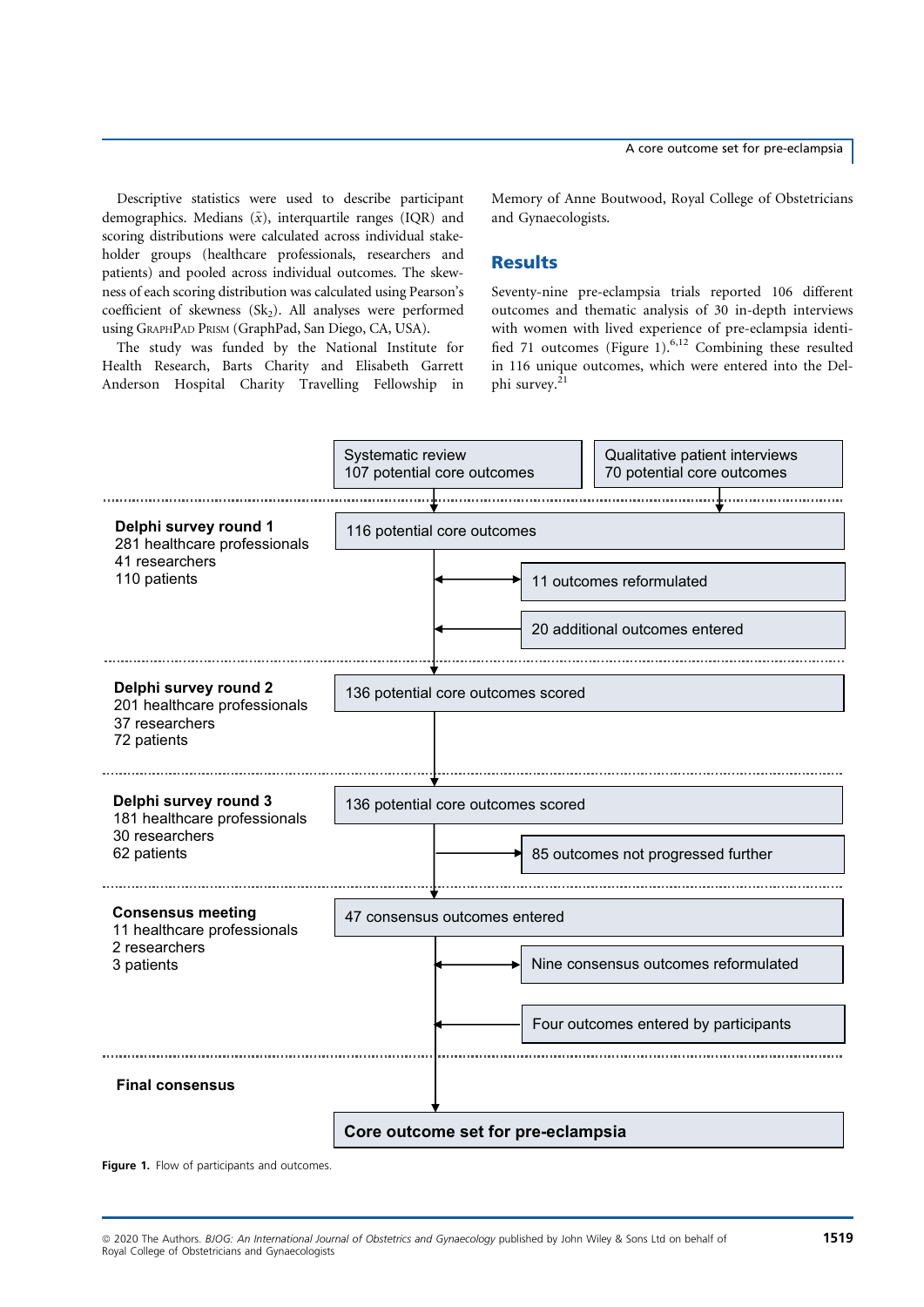The Delphi survey was started by 281 healthcare professionals, 41 researchers and 110 women with lived experience of pre-eclampsia, representing 31 high-income countries and 25 low- and middle-income countries (Table 1). Over the three Delphi survey rounds, 159 participants (37%) withdrew, including 100 healthcare professionals (35%), 11 researchers (27%) and 48 patients (44%). The majority of participants who withdrew from the survey provided an explanation (see Supplementary material, Table S1). In response to the outcomes suggested by participants, the steering group recommended the reformulation of 11 outcomes to improve clarity and added 20 new outcomes to

|                                      | Delphi survey           |                                      |                         | Consensus<br>development |
|--------------------------------------|-------------------------|--------------------------------------|-------------------------|--------------------------|
|                                      | Round<br>1<br>$n = 432$ | Round<br>$\overline{2}$<br>$n = 310$ | Round<br>3<br>$n = 273$ | meeting<br>$n = 16$      |
|                                      |                         |                                      |                         |                          |
| Stakeholder group, n (%)<br>Patients |                         |                                      |                         |                          |
| Healthcare                           | 110(25)                 | 72 (23)                              | 62(23)                  | 4(25)                    |
| professionals                        | 281 (65)                | 201 (65)                             | 181 (66)                | 11 (69)                  |
| Anaesthetists                        | 39(9)                   | 30(10)                               | 28 (10)                 | 2(13)                    |
| General                              | 42 (10)                 | 34 (11)                              | 31(11)                  | 2(13)                    |
| practitioners                        |                         |                                      |                         |                          |
| Midwives                             | 35(8)                   | 30 (10)                              | 27 (10)                 | 3(19)                    |
| Neonatologists or                    | 24(6)                   | 17(5)                                | 15(5)                   | 1(6)                     |
| paediatricians                       |                         |                                      |                         |                          |
| Obstetricians                        | 113 (26)                | 72 (23)                              | 65 (24)                 | 2(13)                    |
| Physicians                           | 28(6)                   | 18(6)                                | 15(5)                   | 1(6)                     |
| Researchers                          | 41 (9)                  | 37 (12)                              | 30(11)                  | 2(13)                    |
| Gender, n (%)                        |                         |                                      |                         |                          |
| Male                                 | 154 (36)                | 114(37)                              | 101(37)                 | 7(44)                    |
| Female                               | 277 (64)                | 195 (63)                             | 171 (63)                | 10(56)                   |
| Prefer not to say                    | 1 (< 1)                 | 1 (< 1)                              | 1 (< 1)                 |                          |
| Age (years), n (%)                   |                         |                                      |                         |                          |
| $20 - 29$                            | 16(3)                   | 10(3)                                | 9(3)                    | 1(6)                     |
| $30 - 39$                            | 159 (37)                | 111 (36)                             | 103 (38)                | 6(38)                    |
| $40 - 49$                            | 113 (26)                | 79 (25)                              | 74 (27)                 | 4(25)                    |
| $50 - 59$                            | 84 (19)                 | 63 (20)                              | 60 (11)                 | 4(25)                    |
| $60 - 69$                            | 54 (13)                 | 41 (13)                              | 22(8)                   | 1(6)                     |
| Over 70                              | 4(1)                    | 4(1)                                 | 4(1)                    | 1(6)                     |
| Prefer not to say                    | $2$ (<1)                | $2$ (<1)                             | $1$ (<1)                | 0(0)                     |
| Geographical location, n (%)         |                         |                                      |                         |                          |
| Africa                               | 20 (5)                  | 17(5)                                | 16(6)                   | 0(0)                     |
| Asia                                 | 26(6)                   | 14(5)                                | 13(5)                   | 0(0)                     |
| Australia                            | 35(8)                   | 28(9)                                | 23(8)                   | 0(0)                     |
| Europe                               | 237 (55)                | 175 (56)                             | 159 (58)                | 16 (100)                 |
| Middle East                          | 7(2)                    | 4(13)                                | 4(1)                    | 0(0)                     |
| North America                        | 82 (19)                 | 58 (19)                              | 47 (17)                 | 0(0)                     |
| South America                        | 23(5)                   | 13(4)                                | 11(4)                   | 0(0)                     |
| Prefer not to say                    | $2$ (<1)                | $1$ (<1)                             | 0(0)                    | 0(0)                     |

round 2 (see Supplementary material, Figure S1). Therefore, 136 outcomes were subsequently entered into rounds 2 and 3. In round 3 results, 47 outcomes reached the consensus threshold (see Supplementary material, Appendix S1).

The consensus development meeting included 11 healthcare professionals, two researchers and four women with lived experience of pre-eclampsia. Nine participants (56%) had lived, worked or conducted research in low- or middle-income countries. Forty-seven consensus outcomes were considered using the modified nominal group technique. Participants recommended the reformulation of nine consensus outcomes and entered an additional four no consensus outcomes into the process.

Participants prioritised 22 outcomes, comprising 14 maternal and eight offspring outcomes, for inclusion in the core outcome set for pre-eclampsia (Table 2). Outcomes represented maternal and infant mortality and severe morbidity. These included maternal mortality, stroke, pulmonary oedema, acute kidney injury, placental abruption and postpartum haemorrhage. Outcomes demonstrating the impact of pre-eclampsia on the fetus and neonate included stillbirth and neonatal mortality, gestational age at delivery and birthweight, and neonatal seizures. Finally, outcomes representing the resource utilisation resulting from the management of severe maternal and neonatal morbidity included the requirement for maternal admission to intensive care, the requirement for neonatal unit admission and respiratory support.

Table 2. Core outcome set for pre-eclampsia

| <b>Maternal core outcomes</b>                              |
|------------------------------------------------------------|
| Maternal mortality                                         |
| Eclampsia                                                  |
| Stroke                                                     |
| Cortical blindness                                         |
| Retinal detachment                                         |
| Pulmonary oedema                                           |
| Acute kidney injury                                        |
| Liver capsule haematoma or rupture                         |
| Placental abruption                                        |
| Postpartum haemorrhage                                     |
| Raised liver enzymes                                       |
| Low platelets                                              |
| Admission to intensive care unit required                  |
| Intubation and mechanical ventilation (not for childbirth) |
| <b>Offspring outcomes</b>                                  |
| Stillbirth                                                 |
| Gestational age at delivery                                |
| Birthweight                                                |
| Small-for-gestational-age                                  |
| Neonatal mortality                                         |
| Neonatal seizures                                          |
| Admission to neonatal unit required                        |
| Respiratory support                                        |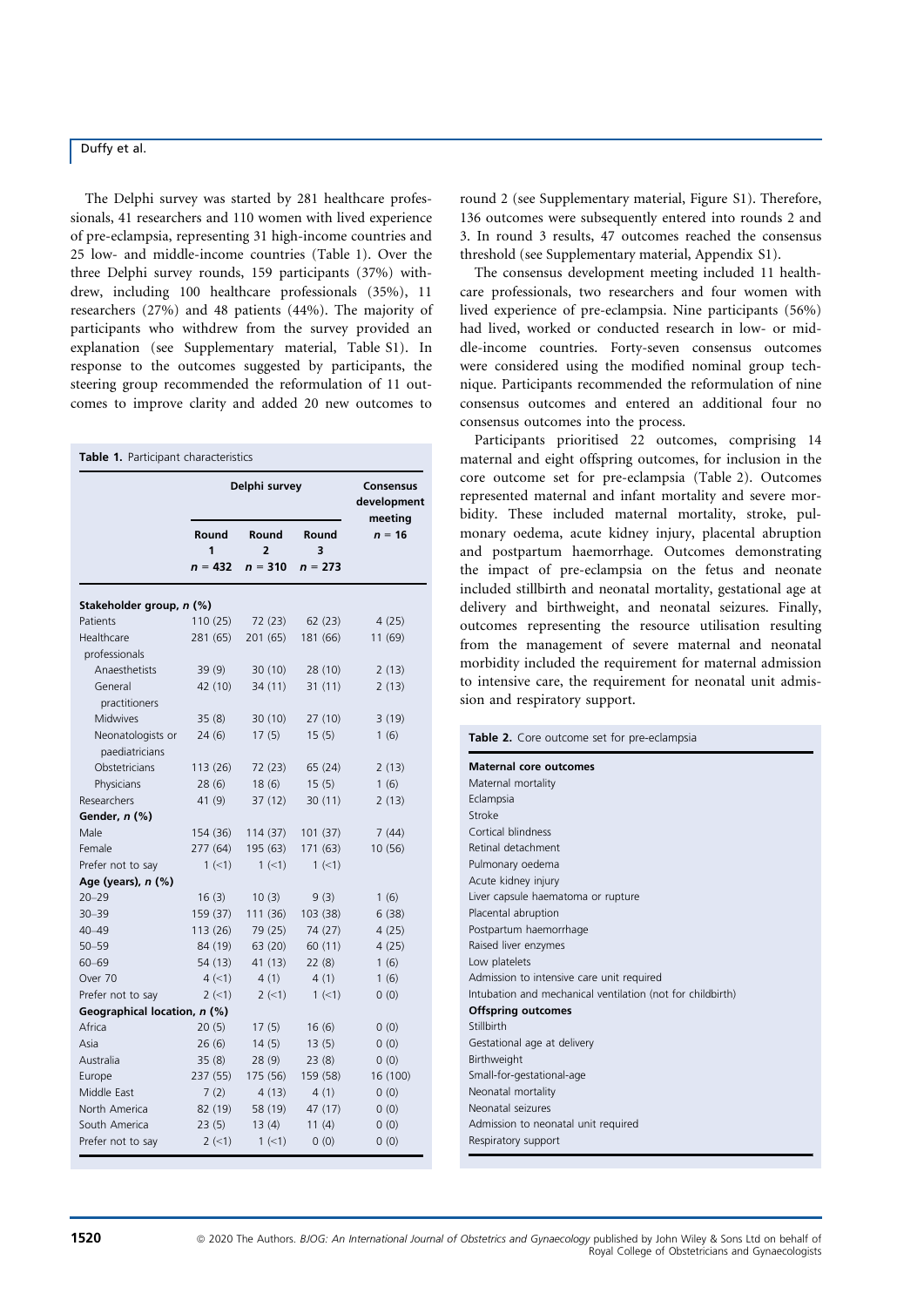# **Discussion**

#### Main findings

Using robust consensus science methods, healthcare professionals, researchers and women with experience of preeclampsia have developed a core outcome set to standardise outcome selection, collection and reporting across future pre-eclampsia trials and systematic reviews.

#### Strengths and limitations

This study has met the recently published standards for core outcome set development, developed by an international group of experienced core outcome set developers, methodologists and potential core outcome set end users.<sup>22</sup> By meeting these recommendations, this study has objectively demonstrated its methodological quality. When considering core outcome set development, a high number of diverse participants is desirable to secure the generalisability of the results and increase its credibility with other researchers. With over 400 participants from 56 countries, the global participation achieved in this study should secure the relevance of the results across an international context. The core outcome set for pre-eclampsia is perceived as an exemplar of core outcome set development and the study's approach has been adopted by many other core outcome set development studies.<sup>23–26</sup>

This consensus study is not without limitations. There is considerable uncertainty regarding core outcome set development methods.<sup>27</sup> The optimal approaches to selecting participants, structuring interaction embedded in different consensus methods, including modified Delphi method, modified Nominal Group Technique and consensus development conference, and methods of synthesising individual judgements. Further methodological research is required to inform future core outcome set development.

When considering the Delphi survey, there was a higher response from participants who identified as white (83%), living in Europe (55%) and living in high-income countries (82%). To participate in the Delphi survey, English proficiency, a computer and internet access were required. Limitations in the representativeness of the sample could have impacted upon the outcomes prioritised; however, given the wide range of outcomes from the previous worldwide literature that fed into the process, this should not have been a major issue.

The study's attrition rate was 37%, which is comparable to other core outcome set development studies in health of women and neonates.<sup>8</sup> This did vary between stakeholder groups with more patients (44%) dropping out than other groups, such as healthcare professionals (35%) and researchers (27%). It may have been possible to reduce attrition, particularly within the patient stakeholder group, by reducing the length of the survey. However, attrition needed to be

balanced with the requirement to enter a comprehensive long-list of potential core outcomes into the Delphi survey and for participants to be able to reflect on and re-score individual outcomes in relation to each other.

Although the notion of achieving consensus is fundamental to core outcome set development, the definition of what constitutes consensus is less clear. The pre-specified consensus definition applied within the Delphi survey could be considered as being too accommodating, as it resulted in the identification of 47 initial consensus outcomes. Further methodological research is required to develop an appropriate consensus definition that could accommodate the skewed scoring distribution of the respondents.<sup>28</sup>

#### Interpretation

Most trials evaluating potential treatments for pre-eclampsia have neglected to report many of the outcomes included in the core outcome set. $6,29$  For example, only one-third of trials have reported eclampsia, less than a tenth of trials have reported stroke and only three trials have reported pulmonary oedema.<sup>6</sup> Selective reporting of outcomes, based on statistical significance could be contributing to these omissions. $30$  Systematic implementation of the core outcome set for pre-eclampsia should ensure future pre-eclampsia research reports outcomes that matter to healthcare professionals, researchers and women with pre-eclampsia, and help to limit selective reporting of results based upon statistical significance. Such an approach could be replicated in other areas of the health of women and newborn infants, including endometriosis, twin–twin transfusion syndrome and neonatal care, to tackle the variation in outcome reporting and suspected outcome-reporting bias. $31-33$ 

It is considered good practice for researchers planning randomised trials to implement the Standard Protocol Items: Recommendations for Interventional Trials (SPIRIT) statement which outlines the scientific, ethical and administrative elements that should be addressed in a clinical trial protocol.<sup>34</sup> This statement specifically recommends the use of core outcome sets where they exist. In addition, the importance of implementing core outcome sets is recognised by the funders of health research.

The CROWN initiative, supported by over 80 specialty journals, have resolved to implement this core outcome set.<sup>8</sup> Participating journals will require researchers to report core outcomes within manuscripts and offer conclusions based on these outcomes. Where core outcome sets have not been collected, the researchers will be asked to report this deficiency and its implications for their findings.<sup>9</sup>

The Cochrane Pregnancy and Childbirth Group have committed to implementing the core outcome set for preeclampsia when new and updated reviews are being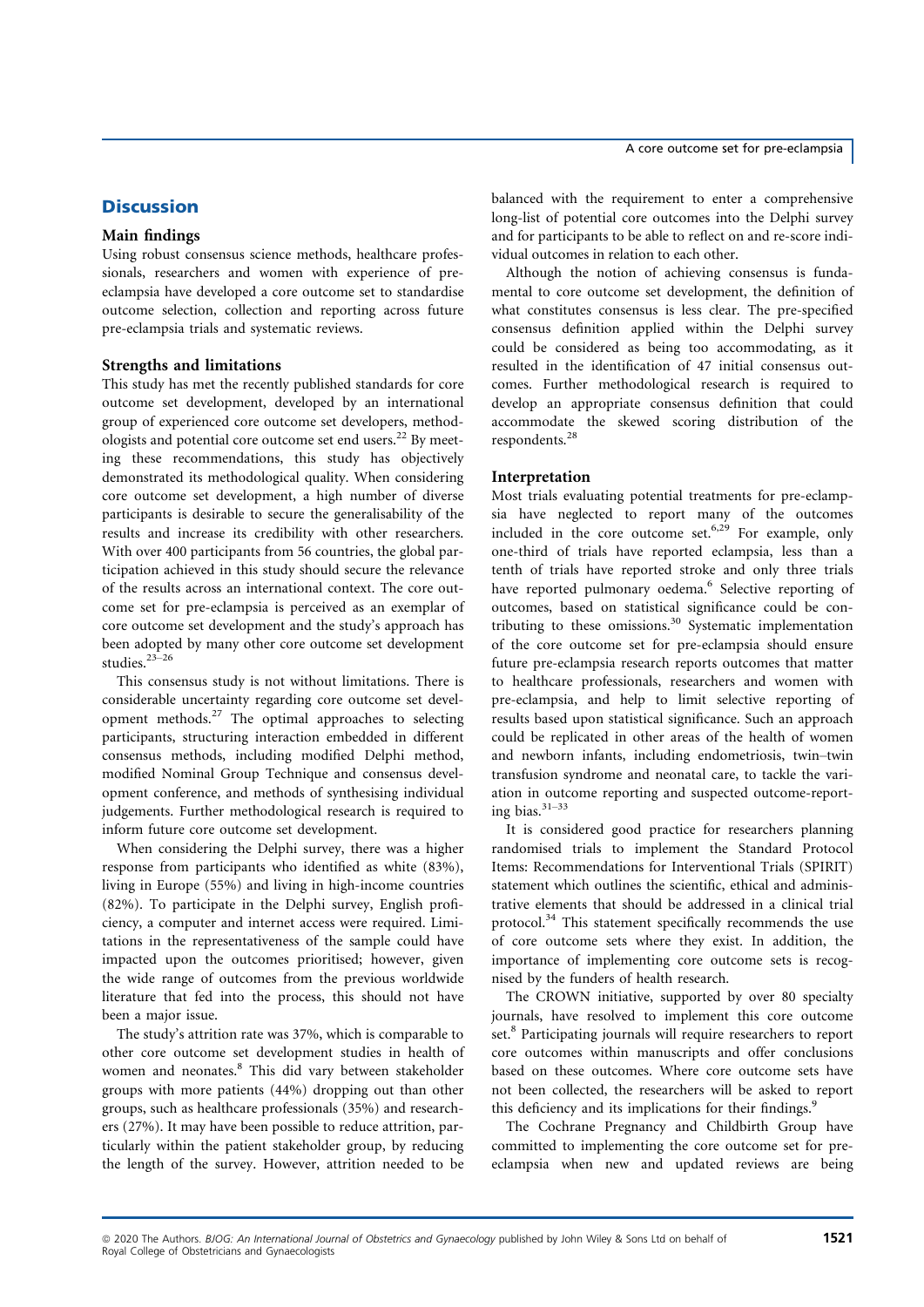prepared. Uptake of the core outcome set should facilitate the possibility of more sophisticated methods of evidence synthesis, including individual patient data meta-analysis and network meta-analysis.

The core outcome set has been developed specifically for comparative effectiveness research. The use of this core outcome set in other types of research is highly desirable. There is currently a research priority setting partnership developing research priorities for hypertension in pregnancy.<sup>35</sup> This work should be considered complementary to a wider agenda of reducing research waste across hypertension in pregnancy research. Such agendas have been proposed in areas relevant to women's health, including twin and multiple pregnancy research with research priority setting and core outcome set development as important components.<sup>36,37</sup>

Blood pressure and severe hypertension were not identified as core outcomes. In adult non-pregnant populations, blood pressure is a valid surrogate outcome for heart disease, stroke and mortality.<sup>38-40</sup> In the context of preeclampsia research, maternal blood pressure has been commonly selected as a surrogate outcome, which represents a single pathway that operates within a complex multifactorial disease, characterised by vasoconstriction, coagulation and intravascular fluid redistribution, resulting in widespread formation of microthrombi and necrosis within maternal end organs.<sup>6,41,42</sup> Reliable conclusions around the impact of pre-eclampsia interventions cannot necessarily be informed by reductions in maternal blood pressure because the consequences of blood pressure changes upon a diverse range of clinically meaningful outcomes, including maternal mortality, pulmonary oedema and renal failure, may be unclear. Developing a core outcome set for pre-eclampsia represents an opportunity to deliver a paradigm shift by measuring treatment effectiveness as a clinical rather than a biological response. Researchers should continue to report blood pressure as a descriptive outcome.

Core outcomes require standardised outcome measures. Without a standardised approach, researchers would be able to choose from a variety of different outcome measures for individual core outcomes. Such variation can make it difficult to synthesise the results of individual trials within secondary research. $36$  The collaboration has standardised definitions using formal consensus development methods to secure additional harmony across future preeclampsia trials and ensure that secondary research can be undertaken prospectively, efficiently and harmoniously.<sup>43</sup> It is intended that these consensus outcome measures will be used for core outcomes included in other core outcome sets relevant to the health of women and newborn infants.44–<sup>50</sup>

# Conclusion

This core outcome set for pre-eclampsia should now underpin all future randomised trials and systematic reviews evaluating potential treatments for pre-eclampsia. Such rationalisation should ensure that future research addresses outcomes agreed as important in a consistent manner, facilitate meta-analysis, enhance patient care and ultimately improve the outcomes of pregnant women and their babies.

#### Disclosure of interests

CG received expenses to attend an educational conference from Chiesi Pharmaceuticals and his institution has received research funding from Chiesi Pharmaceuticals. SAK reports receiving research funding from Siemens, serving as a consultant to Roche and Thermo Fisher Scientific, having a financial interest in Aggamin Pharmaceuticals and holding multiple patents. AK reports being the inventor of the Hampton system. BWM reports consultancy fees from Guerbet, iGenomix, Merck KGaA and ObsEva. RJM reports research support from Omron. The remaining authors declare no competing interests. Completed disclosure of interests forms are available to view online as supporting information.

### Contribution to authorship

Study concept and design were by JMND, PRW, SZ and RJM. Acquisition of data, analysis and interpretation of data and critical revision of the manuscript for important intellectual content were performed by JMND, AEC, DR-D, JvH, CG, MB, LCC, WAG, RF, SAK, AK, DNL, LAM, BWM, MS, ST, MJW, PvD, PRW, SZ and, RJM. The manuscript was drafted by JMND, SZ and RJM. JMND, PRW, SZ and RJM obtained the fuding and supervised the study.

#### Details of ethics approval

Ethical approval was received from the National Research Ethics Service (reference number: 12/SC/0495; 1 July 2015).

#### Funding

This study was funded by the Barts Charity, Elisabeth Garrett Anderson Hospital Charity and National Institute for Health Research. The funders have no role in the design and conduct of the study, the collection, management, analysis or interpretation of data or the manuscript preparation.

#### Acknowledgements

This work reports independent research arising from a doctoral fellowship (DRF-2014-07-051) supported by the National Institute for Health Research, Barts Charity and Elisabeth Garrett Anderson Hospital Charity Travelling Fellowship in Memory of Anne Boutwood. Dr Chris Gale was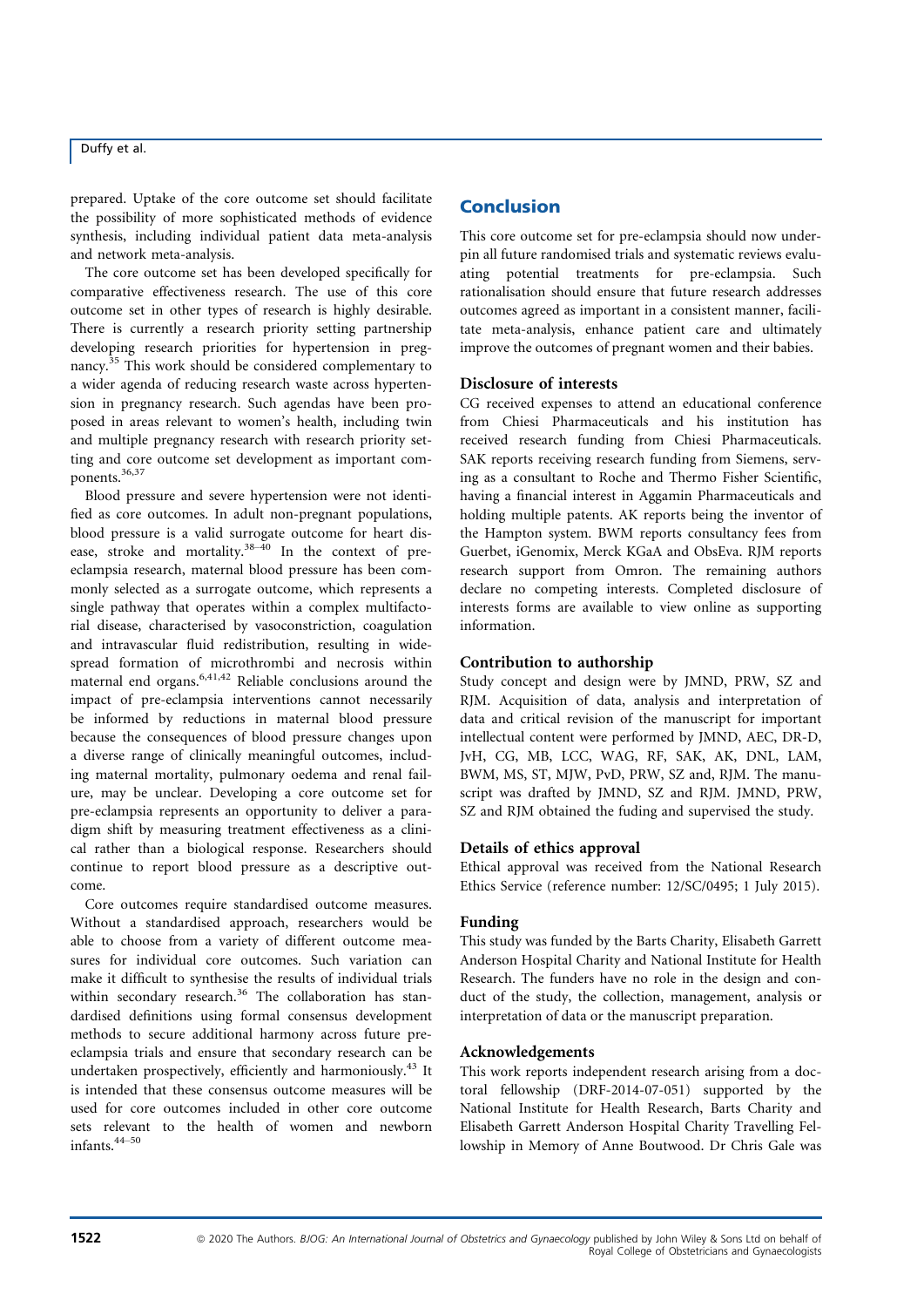supported by a Medical Research Council Clinician Scientist Fellowship. Prof. Richard McManus was supported by a National Institute for Health Research Professorship (NIHR-RP-R2-12-015) and the National Institute for Health Research Collaboration for Leadership in Applied Health Research and Care Oxford. Prof. Richard McManus, Prof. Paula Williamson and Prof. Sue Ziebland are supported by National Institute for Health Research Senior Investigator awards. Prof. Ben Mol is supported by a National Health and Medical Research Council Investigator Grant. The views expressed in this publication are those of the authors and not necessarily those of the National Health Service, the National Institute for Health Research or the Department of Health.

We would like to thank the Delphi survey and consensus development meeting participants. We would like to thank the Radcliffe Women's Health Patient Participation group, Action on Pre-eclampsia and our patient and public representatives who assisted with study design, data interpretation and planned dissemination. We would like to thank colleagues at the Nuffield Department of Primary Care Health Sciences, University of Oxford including Jacqui Belcher, Carla Betts, Lucy Curtin, Dawn Evans, Caroline Jordan, Sarah King, Sam Monaghan, Nicola Small and Clare Wickings for administrative, technical or material support. We would like to thank Prof. Marian Knight, Nuffield Department of Population Health, University of Oxford, for providing subject-specific expertise. We would like to thank colleagues at the Women's Health Research Unit, Queen Mary, University of London, including Khalid Khan, Rehan Khan and Tracy Holtham for administrative and technical support or subject-specific expertise. We would like to thank David J. Mills for administrative and logistical support.

## Supporting Information

Additional supporting information may be found online in the Supporting Information section at the end of the article.

Figure S1. Participants and flow of outcomes.

Table S1. Stated reasons for withdrawal from the Delphi survey.

Appendix S1. Round 3 Delphi survey results reported as the percentage of participants scoring the outcome as critical.

Video S1. Author insights.  $\blacksquare$ 

## References

- 1 Duley L. The global impact of preeclampsia and eclampsia. Semin Perinatol 2009;33:130–7.
- 2 Task Force on Hypertension in Pregnancy. Hypertension in Pregnancy. Washington, DC: American College of Obstetricians and Gynecologists; 2013.
- 3 National Collaborating Centre for Women's and Children's Health. Hypertension in Pregnancy: The Management of Hypertensive Disorders During Pregnancy. NICE Clinical Guidelines, No. 107. London: Royal College of Obstetricians and Gynaecologists Press; 2010.
- 4 World Health Organization Department of Reproductive Health and Research. WHO Recommendations for Prevention and Treatment of Preeclampsia and Eclampsia. Geneva: World Health Organization; 2011.
- 5 Duffy JMN, Ziebland S, von Dadelszen P, McManus RJ. Tackling poorly selected, collected, and reported outcomes in obstetrics and gynecology research. Am J Obstet Gynecol 2019;220:71.e1–4.
- 6 Duffy JMN, Hirsch M, Kawsar A, Gale C, Pealing L, Plana MN, et al. Outcome reporting across randomised controlled trials evaluating therapeutic interventions for pre-eclampsia. BJOG 2017;124:1829–39.
- 7 Williamson PR, Altman DG, Bagley H, Barnes KL, Blazeby JM, Brookes ST, et al. The COMET handbook: version 1.0. Trials 2017;18 (Suppl 3):280.
- 8 Duffy JMN, Rolph R, Gale C, Hirsch M, Khan KS, Ziebland S, et al. Core outcome sets in women's and newborn health: a systematic review. BJOG 2017;124:1481–9.
- 9 Khan KS, Romero R. The CROWN Initiative: journal editors invite researchers to develop core outcomes in women's health. Am J Obstet Gynecol 2014;211:575–6.
- 10 Duffy JMN, van 't Hooft J, Gale C, Brown M, Grobman W, Fitzpatrick R, et al. A protocol for developing, disseminating, and implementing a core outcome set for pre-eclampsia. Pregnancy Hypertens 2016;6:274–8.
- 11 Brown MA, Magee LA, Kenny LC, Karumanchi SA, McCarthy FP, Saito S, et al. Hypertensive disorders of pregnancy. Hypertension 2018;72:24–43.
- 12 Duffy JMN, Thompson T, Hinton L, Salinas M, McManus RJ, Ziebland S. What outcomes should researchers select, collect, and report in preeclampsia research? A qualitative study exploring the views of women with lived experience of pre-eclampsia. BJOG 2019;126:637–46.
- 13 de Greeff A, Nathan H, Stafford N, Liu B, Shennan AH. Development of an accurate oscillometric blood pressure device for low resource settings. Blood Press Monit 2008;13:342–8.
- 14 Allotey J, Snell KIE, Chan C, Hooper R, Dodds J, Rogozinska E, et al. External validation, update and development of prediction models for pre-eclampsia using an Individual Participant Data (IPD) metaanalysis: the International Prediction of Pregnancy Complication Network (IPPIC pre-eclampsia) protocol. Diagn Progn Res 2017;1:16.
- 15 von Dadelszen P, Sawchuck D, Hofmeyr JG, Magee LA, Bracken H, Mathai M, et al. PRE-EMPT (PRE-eclampsia-Eclampsia Monitoring, Prevention and Treatment): a low and middle income country initiative to reduce the global burden of maternal, fetal and infant death and disease related to pre-eclampsia. Pregnancy Hypertens 2013;3:199–202.
- 16 Giannarou L, Zervas E. Using Delphi technique to build consensus in practice. Int J Bus Sci Appl Manag 2014;9:65–82.
- 17 Skulmoski GJ, Hartman FT, Krahn J. The Delphi method for graduate research. J Inf Technol Educ Res 2007;6:1–21.
- 18 Murphy M, Sanderson C, Black N, Askham J, Lamping D, Marteau T, et al. Consensus development methods, and their use in clinical guideline development. Health Technol Assess 1998;2:1–88.
- 19 Guyatt GH, Oxman AD, Kunz R, Atkins D, Brozek J, Vist G, et al. GRADE guidelines: 2. Framing the question and deciding on important outcomes. J Clin Epidemiol 2011;64:395–400.
- 20 Gallagher M, Hares TIM, Spencer J, Bradshaw C, Webb IAN. The nominal group technique: a research tool for general practice? Fam Pract 1993;10:76–81.
- 21 Duffy J, Hirsch M, Ziebland S, McManus R. Methodological decisions influence the identification of potential core outcomes in studies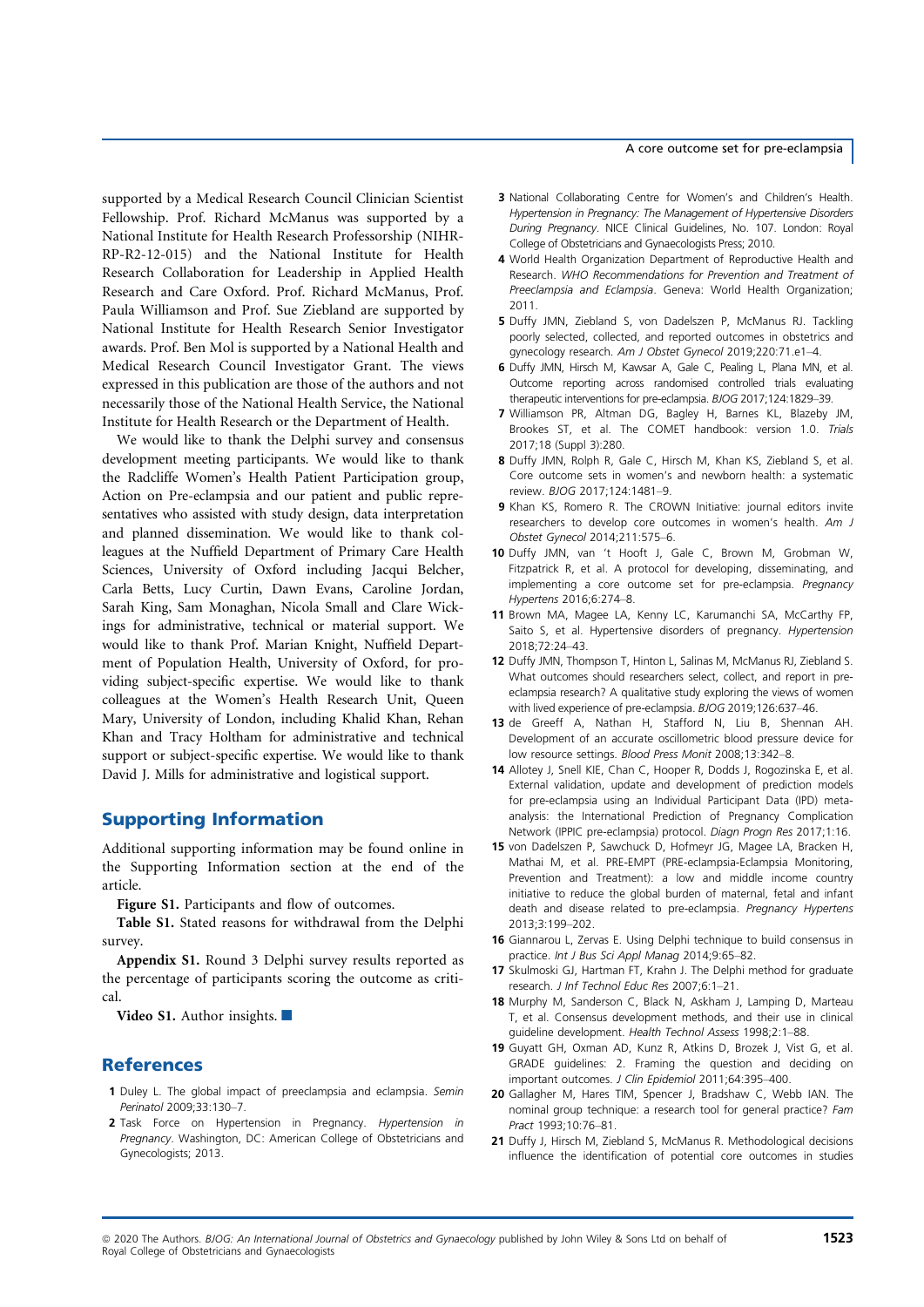related to pre-eclampsia: an analysis informing the development of recommendations for future core outcome set developers. BJOG 2019;126:1482–90.

- 22 Kirkham JJ, Davis K, Altman DG, Blazeby JM, Clarke M, Tunis S, et al. Core Outcome Set-STAndards for Development: The COS-STAD recommendations. PLoS Medicine 2017;14:e1002447.
- 23 Webbe J, Brunton G, Ali S, Duffy JM, Modi N, Gale C. Developing, implementing and disseminating a core outcome set for neonatal medicine. BMJ Paediatr Open 2017;1:e000048.
- 24 Whitehouse KC, Kim CR, Ganatra B, Duffy JMN, Blum J, Brahmi D, et al. Standardizing abortion research outcomes (STAR): a protocol for developing, disseminating and implementing a core outcome set for medical and surgical abortion. Contraception 2017;95:437–41.
- 25 Khalil A, Perry H, Duffy J, Reed K, Baschat A, Deprest J, et al. Twin– Twin transfusion syndrome: study protocol for developing, disseminating, and implementing a core outcome set. Trials 2017; 18:325.
- 26 Khalil A, Duffy JMN, Perry H, Ganzevoort W, Reed K, Baschat AA, et al. Study protocol: developing, disseminating, and implementing a core outcome set for selective fetal growth restriction in monochorionic twin pregnancies. Trials 2019;20:35.
- 27 Duffy J, McManus R. Influence of methodology upon the identification of potential core outcomes: recommendations for core outcome set developers are needed. BJOG 2016;123:1599.
- 28 Diamond IR, Grant RC, Feldman BM, Pencharz PB, Ling SC, Moore AM, et al. Defining consensus: a systematic review recommends methodologic criteria for reporting of Delphi studies. J Clin Epidemiol 2014;67:401–9.
- 29 Duffy J, Hirsch M, Pealing L, Showell M, Khan K, Ziebland S, et al. Inadequate safety reporting in pre-eclampsia trials: a systematic evaluation. BJOG 2018;125:795–803.
- 30 Duffy J, Bhattacharya S, Herman M, Mol B, Vail A, Wilkinson J, et al. Reducing research waste in benign gynaecology and fertility research. BJOG 2017;124:366–9.
- 31 Hirsch M, Duffy JMN, Kusznir JO, Davis CJ, Plana MN, Khan KS, et al. Variation in outcome reporting in endometriosis trials: a systematic review. Am J Obstet Gynecol 2016;214:452–64.
- 32 Perry H, Duffy JMN, Umadia O, Khalil A, Syndrome tICtHOfTTT. Outcome reporting across randomized trials and observational studies evaluating treatments for twin–twin transfusion syndrome: systematic review. Ultrasound Obstet Gynecol 2018;52:577–85.
- 33 Webbe JWH, Ali S, Sakonidou S, Webbe T, Duffy JMN, Brunton G, et al. Inconsistent outcome reporting in large neonatal trials: a systematic review. Arch Dis Child Fetal Neonatal Ed 2020;105: 69–75.
- 34 Chan A, Tetzlaff JM, Gøtzsche PC, Altman DG, Mann H, Berlin JA, et al. SPIRIT 2013 explanation and elaboration: guidance for protocols of clinical trials. BMJ 2013;346:e7586.
- 35 Graham L, Illingworth B, Showell M, Vercoe M, Crosbie E, Gingel L, et al. Research priority setting in women's health: a systematic review. BJOG 2020;127:694–700.
- 36 Townsend R, Duffy JMN, Khalil A. Increasing value and reducing research waste in obstetrics: towards woman-centered research. Ultrasound Obstet Gynecol 2020;55:151–6.
- 37 Lam JR, Liu B, Bhate R, Fenwick N, Reed K, Duffy JMN, et al. Research priorities for the future health of multiples and their families: the Global Twins and Multiples Priority Setting Partnership. Ultrasound Obstet Gynecol 2019;54:715–21.
- 38 Baigent C, Blackwell L, Emberson J, Holland LE, Reith C, Bhala N, et al. Efficacy and safety of more intensive lowering of LDL cholesterol: a meta-analysis of data from 170,000 participants in 26 randomised trials. Lancet 2010;376:1670–81.
- 39 James PA, Oparil S, Carter BL, Cushman WC, Dennison-Himmelfarb C, Handler J, et al. Evidence-based guideline for the management of high blood pressure in adults. JAMA 2014;311:507–20.
- 40 Mancia G, Fagard R, Narkiewicz K, Redon J, Zanchetti A, Bohm M, et al. ESH/ESC guidelines for the management of arterial hypertension: the task force for the management of arterial hypertension of the European Society of Hypertension and of the European Society of Cardiology. J Hypertens 2013;31:1281–357.
- 41 Duffy JMN, Hirsch M, Gale C, Pealing L, Kawsar A, Showell M, et al. A systematic review of primary outcome and outcome measure reporting in randomized trials evaluating treatments for preeclampsia. Int J Gynecol Obstet 2017;139:262–7.
- 42 Karumanchi SA, Granger JP. Preeclampsia and pregnancy-related hypertensive disorders. Hypertension 2016;67:238–42.
- 43 Duffy JMN, Cairns AE, Magee L, von Dadelszen P, van 't Hooft J, Gale C, et al. Standardising definitions for the pre-eclampsia core outcome set: a consensus development study. Pregnancy Hypertens. In press.
- 44 Jansen L, Koot M, van 't Hooft J, Dean C, Duffy J, Ganzevoort W, et al. A core outcome set for hyperemesis gravidarum research: an international consensus study. BJOG 2020. [https://doi.org/10.1111/](https://doi.org/10.1111/1471-0528.16172) [1471-0528.16172](https://doi.org/10.1111/1471-0528.16172)
- 45 Duffy J, Hirsch M, Vercoe M, Abbott J, Barker C, Collura B, et al. A core outcome set for future endometriosis research: an international consensus development study. BJOG 2020. [https://doi.org/10.1111/](https://doi.org/10.1111/1471-0528.16157) [1471-0528.16157](https://doi.org/10.1111/1471-0528.16157)
- 46 van 't Hooft J, Duffy JMN, Daly M, Williamson PR, Meher S, Thom E, et al. A core outcome set for evaluation of interventions to prevent preterm birth. Obstet Gynecol 2016;127:49–58.
- 47 Webbe JWH, Duffy JMN, Afonso E, Al-Muzaffar I, Brunton G, Greenough A, et al. Core outcomes in neonatology: development of a core outcome set for neonatal research. Arch Dis Child Fetal Neonatal Ed 2019. [https://doi.org/10.1136/archdischild-2019-](https://doi.org/10.1136/archdischild-2019-317501) [317501](https://doi.org/10.1136/archdischild-2019-317501)
- 48 Perry H, Duffy JMN, Reed K, Baschat A, Deprest J, Hecher K, et al. Core outcome set for research studies evaluating treatments for twin–twin transfusion syndrome. Ultrasound Obstet Gynecol 2019;54:255–61.
- 49 Townsend R, Duffy JMN, Sileo F, Perry H, Ganzevoort W, Reed K, et al. Core outcome set for studies investigating management of selective fetal growth restriction in twins. Ultrasound Obstet Gynecol 2020;55:652–60.
- 50 Duffy JMN, Bhattacharya S, Curtis C, Evers JLH, Farquharson RG, Franik S, et al. A protocol developing, disseminating and implementing a core outcome set for infertility. Hum Reprod Open 2018;2018:hoy007.

## Appendix 1

#### International Collaboration to Harmonise Outcomes for Pre-eclampsia (iHOPE)

Dr Edgardo J. Abalos, Centro Rosarino de Estudios Perinatales, Argentina; Christine C. D. Adamson, Chelsea and Westminster Hospital NHS Foundation Trust, UK; Dr Adebayo A. Akadri, Babcock University, Nigeria; Professor Zekeriya Akturk, Ailem Academic Counselling, Turkey; Professor Karel Allegaert, KU Leuven, Belgium; Dr Edith Angel-Müller, Universidad Nacional de Colombia,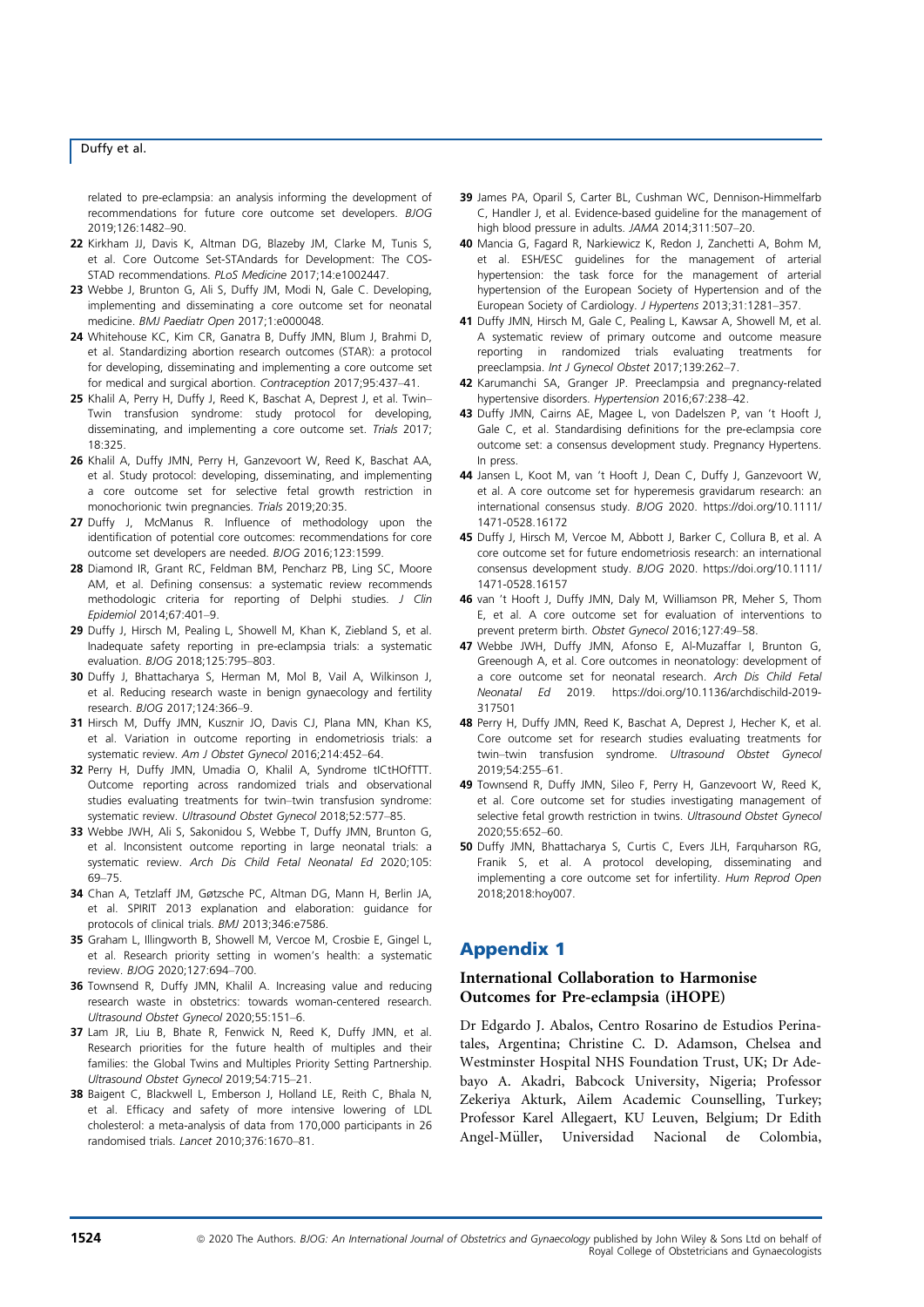Colombia; Jessica Antretter, Northwell Health, USA; Dr Helen F. Ashdown, University of Oxford, UK; Professor Francois Audibert, Université de Montréal, Canada; Dr Nathalie Auger, University of Montreal Hospital Centre, Canada; Professor Canan Aygun, Ondokuz Mayıs University, Turkey; Dr Inas Babic, Prince Sultan Military Medical City, Saudi Arabia; Professor Rashmi Bagga, Postgraduate Institute of Medical Education and Research, Chandigarh, India; Judith M. Baker, South Africa; Dr Pradipta Bhakta, University Hospital Limerick, Ireland; Professor Vineet Bhandari, Drexel University, USA; Dr Sohinee Bhattacharya, University of Aberdeen, UK; Dr Marco H. Blanker, University of Groningen, The Netherlands; Professor Frank H. Bloomfield, University of Auckland, New Zealand; Dr Anna Bof, Australia; Siobhan M. Brennan, Ireland; Dr Kim Broekhuijsen, Haaglanden Medisch Centrum, The Netherlands; Professor Emeritus Fiona Broughton Pipkin, Nottingham University Medical School, UK; Dr Joyce L. Browne, Utrecht University, The Netherlands; Dr Roger M. Browning, King Edward Memorial Hospital for Women, Australia; Jameson W. Bull, USA; Dr Amina Butt, Saudi Arabia; Dena Button, USA; Dr Jeremy P. Campbell, Imperial College Healthcare NHS Trust, UK; Dr Doris M. Campbell, University of Aberdeen, UK; Professor Lionel Carbillon, Jean-Verdier Hospital, France; Sarah Carthy, UK; Dr Emma Casely, UK; Dr James A. Cave, Downland Practice, UK; Professor Jose G. Cecatti, University of Campinas, Brazil; Dr Mónica E. Chamillard, Centro Rosarino de Estudios Perinatales, Argentina; Professor Dominique Chassard, Université Lyon, France; Dr Nancy C. Checheir, University of North Carolina School of Medicine, USA; Professor Vasilii S. Chulkov, South Ural State Medical University, Russia; Dr Catherine A. Cluver, Stellenbosch University, South Africa; Carole F. Crawford, University of Oxford, UK; Mandy C. Daly, Irish Neonatal Health Alliance, Ireland; Professor Dorota A. Darmochwal-Kolarz, University of Rzeszow, Poland; Ruth E. Davies, UK; Professor Mark W. Davies, Royal Brisbane and Women's Hospital, Australia; Dr James S. Dawson, Nottingham University Hospitals NHS Trust, UK; Nichola Dobson, UK; Claire N. Dodd, University Hospitals of Leicester, UK; Dr Fiona Donald, North Bristol NHS Trust, UK; Emeritus Professor Lelia Duley, University of Nottingham, UK; Jorie Epstein-Mares, USA; Professor Offer Erez, Soroka University Medical Centre Ben Gurion University of the Negev, Israel; Dr Emma Evans, St George's University Hospitals NHS Foundation Trust, UK; Dr Richard N. Farlie, Hospitalsenhed Midt, Denmark; Amy V. Ferris, UK; Elizabeth M. Frankland, UK; Dr Dilys J. Freeman, University of Glasgow, UK; Dr Shalini Gainder, Postgraduate Institute of Medical Education and Research, India; Dr Wessel Ganzevoort, Amsterdam Universitair Medische Centra, The Netherlands; Dr Oghenekome A. Gbinigie, UK; Dr Sanjib K. Ghosh, All India

Institute of Medical Sciences Patna, India; Dr Margaret Glogowska, University of Oxford, UK; Andrea Goodlife, University Hospitals of Leicester, UK; Dr Katie L. Gough, Luton and Dunstable University Hospital, UK; Jessica R. Green, UK; Professor Fouzia Gul, Khyber Medical University Institution of Medical Sciences, Pakistan; Lorraine Haggerty, Midwife Mid Essex Hospitals NHS Trust, UK; Professor David R. Hall, Stellenbosch University, South Africa; Professor Mikko Hallman, University of Oulu, Finland; Leigh M. Hamilton, New Zealand; Dr Sarah J. Hammond, St George's University Hospitals NHS Foundation Trust, UK; Professor SIoban D. Harlow, University of Michigan, USA; Dr Karen E. Hays CNM, Bastyr University, USA; Stacey C. Hickey, New Zealand; Mary Higgins, Irish Nurses and Midwives Organisation, Ireland; Dr Lisa Hinton, University of Oxford, UK; Associate Professor Sebastian R. Hobson, University of Toronto, Canada; Dr Matthew J. Hogg, Barts Health NHS Trust, UK; Heidi J. Hollands, University Hospitals Plymouth NHS Trust, UK; Professor Caroline S. E. Homer, Burnet Institute, Australia; Dr Zahra Hoodbhoy, Aga Khan University, Pakistan; Dr Paul Howell, Barts Health NHS Trust, UK; Professor Berthold Huppertz, Medical University of Graz, Austria; Dr Shahid Husain, Homerton University Hospital NHS Foundation Trust, UK; Dr Susan D. Jacoby, Mount Royal University, Canada; Professor Evelyne Jacqz-Aigrain, Université de Paris, France; Dr Gareth Jenkins, Royal Surrey County Hospital, UK; Dr David Jewel, UK; Dr Mark J. Johnson, University Hospital Southampton NHS Foundation Trust, UK; Dr Carolyn L. Johnston, St George's University Hospitals NHS Foundation Trust, UK; Paige M. Jones, UK; Professor Ira Kantrowitz-Gordon, University of Washington School of Nursing, USA; Dr Rehan-Uddin Khan, Barts Health NHS Trust, UK; Lisa J. Kirby, UK; Catherine Kirk, UK; Professor Marian Knight, University of Oxford, UK; Mary T. Korey, USA; Dr Geraint J. Lee, Evelina London Children's Hospital Neonatal Unit, UK; Associate Professor Vincent W. Lee, University of Sydney, Australia; Dr Louis S. Levene, University of Leicester, UK; Dr Ambrogio P. Londero, Academic Hospital of Udine, Italy; Associate Professor Karin M. Lust, Royal Brisbane and Women's Hospital, Australia; Dr Vanessa MacKenzie, NHS Borders, UK; Dr Line Malha, Weill Cornell Medical College, USA; Dr Massimo Mattone, Italy; Dr David E. McCartney, UK; Professor Alison McFadden, University of Dundee, UK; Professor Brian H. McKinstry, University of Edinburgh, UK; Associate Professor Philippa F. Middleton, South Australian Health and Medical Research Institute, Australia; Dr Hiten D. Mistry, University of Nottingham, UK; Dr Caroline A. Mitchell, University of Sheffield, UK; Joanne C. Mockler, Monash University and Monash Health, Australia; Sally-Ann Molsher, United Lincolnshire Hospitals NHS Trust, UK; Elizabeth S. Monast, USA;